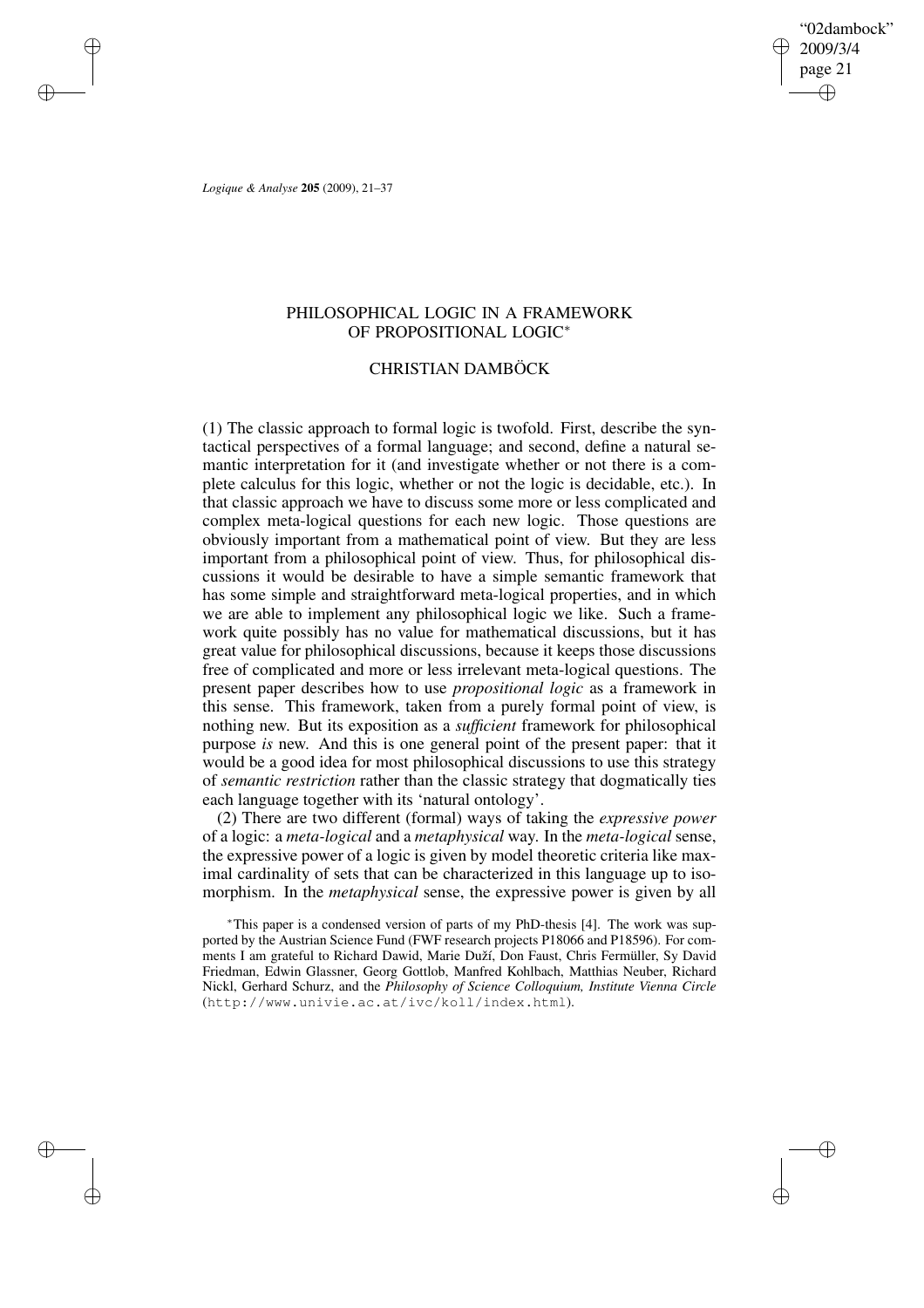"02dambock" 2009/3/4 page 22 ✐ ✐

✐

✐

### 22 CHRISTIAN DAMBÖCK

those formal *features* of a language that can be interpreted as expressions of some metaphysical properties. Having higher order quantification, having modal operators, having many truth values, are formal features in this metaphysical sense. In the classic understanding of logic, as driven forward most prominently by W. V. O. Quine, these two notions of expressive power are *convergent*. Having higher order quantification, to mention the most important example for this reading, is strongly connected with the mathematical property of having more expressive power than in the first order case. Taking this for granted, it would not make sense to give another specification of higher order logic than in the so-called standard interpretation, because every other specification (e. g. in many-sorted first order logic) would violate *the natural connection* between philosophical expressivity and mathematical expressive power.<sup>1</sup>

We argue, on the contrary, that there is *no connection a priori* between metaphysical expressivity and meta-logical expressive power, or, to put it in different words: the connection between these two things is *a philosophical* and *not a formal question*. Thus, in principle, if we have a formal language with expressivity A (in the metaphysical sense) we can search for a metalogical specification for this formal language that equips it with mathematical expressive power B. For example, we can equip a higher order language with the standard interpretation but we also can specify it in a first order and even in a propositional framework. For the philosophical purpose, the procedure must be this: stipulate the mathematical expressive power B that you need for your language, and then develop the language with the desired metaphysical features A, in a meta-logical framework that secures B. The present paper demonstrates this philosophical 'technique' for the case of a philosopher who needs the expressive power of propositional logic.

(3) The best known example for this philosophical 'technique' is the socalled Henkin-trick that allows us to reduce logics with arbitrary philosophical features A to first-order logic.<sup>2</sup>

(4) The stipulation of meta-logical expressive power B, first of all, is a purely formal decision. It is the question of whether our meta-logical framework should be decidable or complete, etc. In this sense we *could* stipulate a meta-logical feature (decidability, completeness, etc.), and stipulate the meta-logical framework, on the basis of these purely formal and technical questions only.

But the meta-logical question is at the same time philosophical in an immediate sense. It seems obvious that we buy some metaphysical features, on

 $1$  For a discussion of the standard interpretation of second order logic and alternatives to it cf. [16, section 4].

<sup>2</sup> See [9]. Cf. [11] for a specification of numerous logics in such a first-order framework.

✐

✐

✐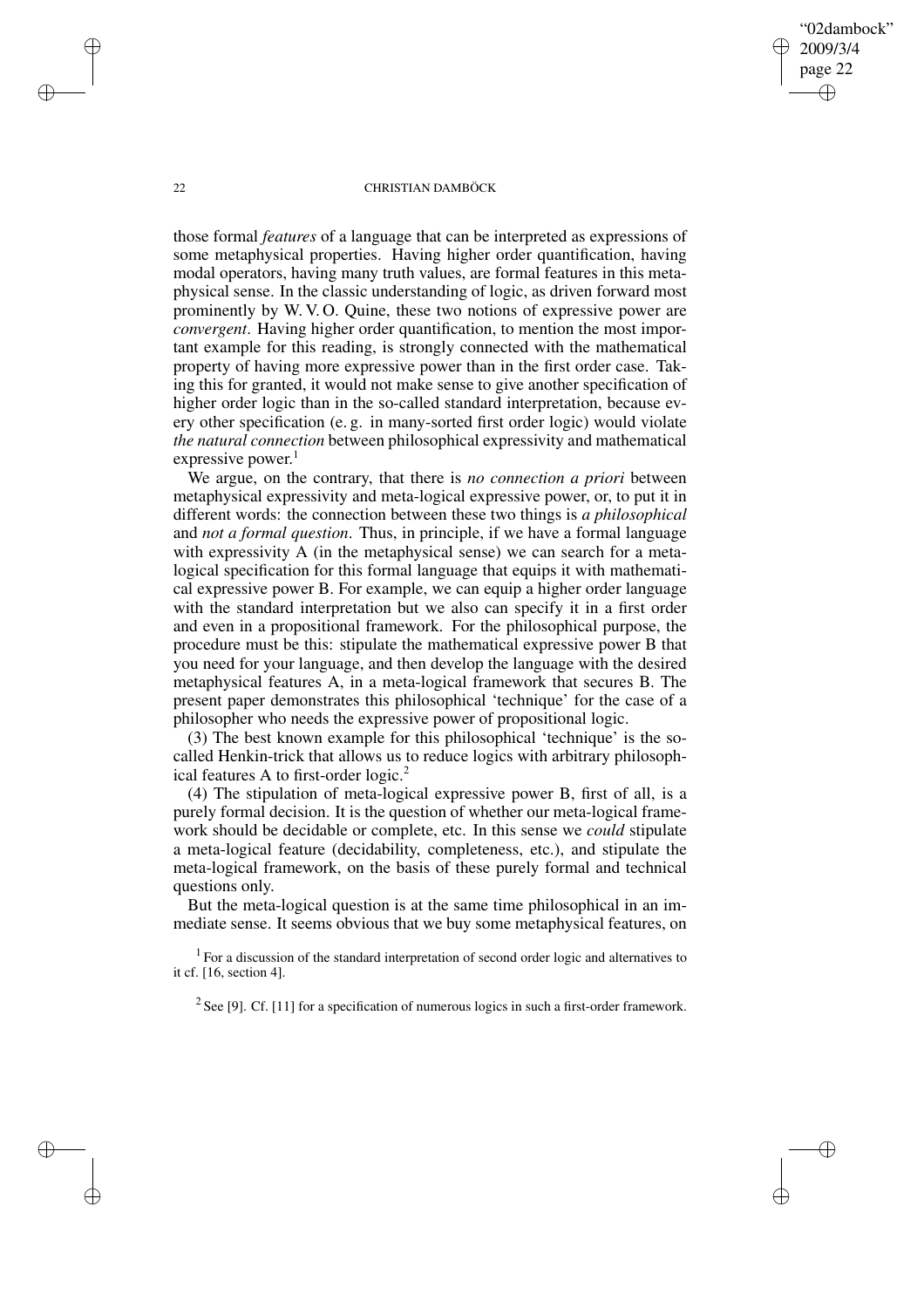✐

#### PHILOSOPHICAL LOGIC IN A FRAMEWORK OF PROPOSITIONAL LOGIC 23

the basis of our meta-logical decision, at least in the sense of being *natural* in our framework. Every meta-logical framework seems to have something like a *natural metaphysical reading* or a *natural ontology*. Quine's reading of first order logic, for example, can be understood in this sense.<sup>3</sup> If we accept the thesis that meta-logical and metaphysical expressivity are nonidentical, we could adopt Quine's ontology and reject at the same time his general understanding of logic; we could *accept* Quine's ontological claims in [13] as the development of the *natural ontology* of first-order logic and *reject* them at the same time, because we prefer some different features, beyond the meta-logical level, e. g. because we prefer to combine the first order framework with modal metaphysics, etc.

(5) Ultimately, this distinction between meta-logical and metaphysical features is nothing else than a particular interpretation of the old distinction between *syntax* and *semantics*. What this new version of the distinction only rejects are claims concerning a *natural* and even a *necessary* connection between syntax A and semantics B. In this domesticated and liberalized reading of logic we have these two *perspectives* of logic as totally *independent* perspectives. We now can have a logic which is syntactically first order and semantically propositional, syntactically modal and semantically first order, etc. What we have to do is to divide the discussion of our logic into two different parts: first, a discussion of the semantic framework and the merits of its natural ontology; second, a discussion of the metaphysical features that we would like to establish inside of this framework (on the level of syntax). To think little of such a 'syntactization of metaphysics', again, would be just a symptom of the old understanding of logic that dogmatically ties the syntax together with its natural semantic interpretation.

(6) From an historical point of view, this understanding of logic is opposed to Quine, and it follows Carnap. Quine has a rather *monolithic* understanding of logic. He claims that ontology and logic are ultimately the same thing. Carnap, on the other hand, differentiates between *internal* and *external* questions of logic.<sup>4</sup> External questions are questions of the general layout of a 'formal framework', whereas internal questions are questions that can be asked inside of such a framework. Although Carnap obviously does not see a direct connection between internal questions and syntax on the one hand, and between external questions and semantics on the other, he differentiates between *two different levels of ontological questions*. And this is exactly what we do here. On the external level, we are aiming at a principal ontological layout, we establish a formal framework with a particular natural

<sup>3</sup> Cf. [12, 14].

 $^{4}$  Cf. [2].

✐

✐

✐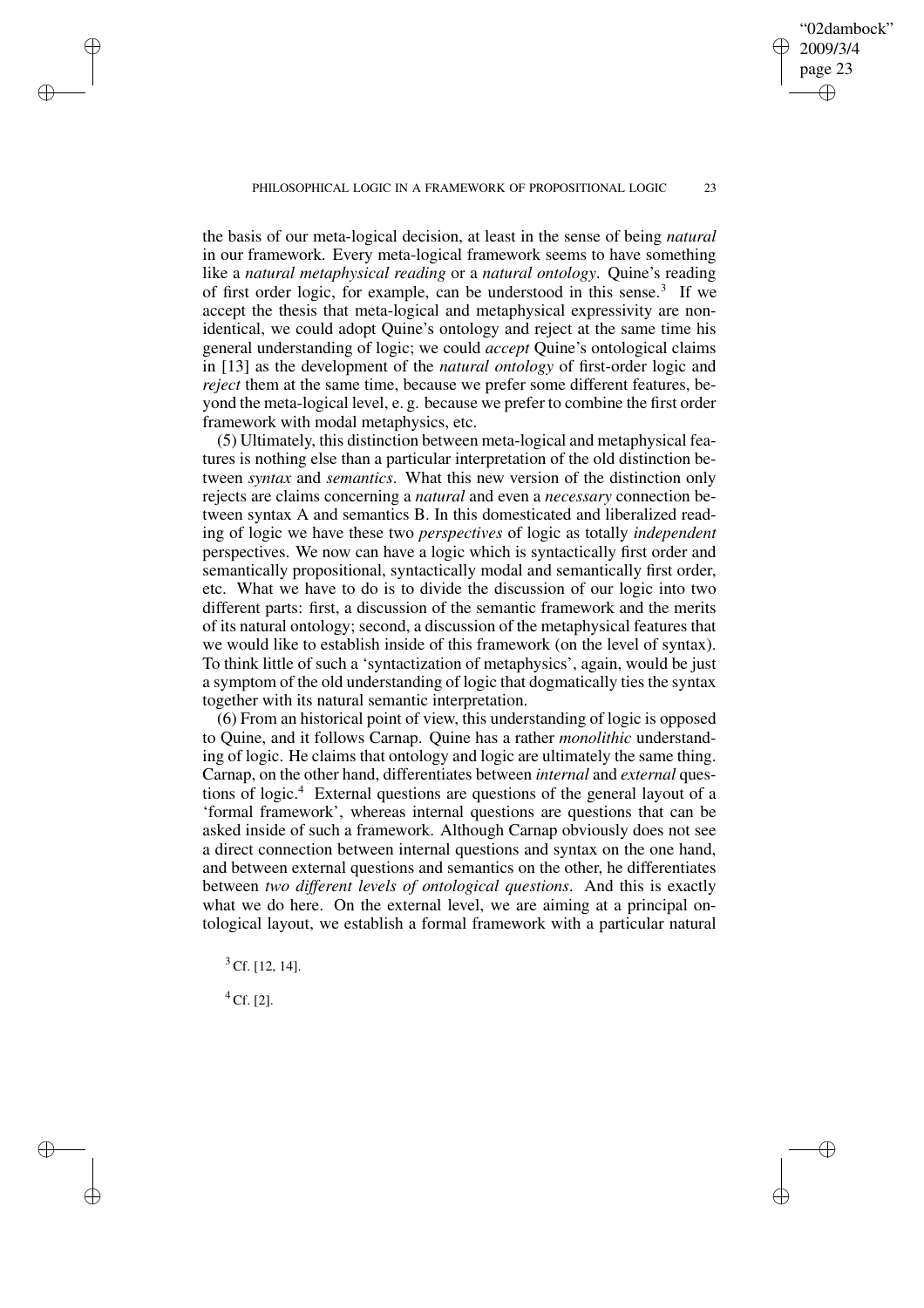✐

### 24 CHRISTIAN DAMBÖCK

ontology. But the internal structure of the language also allows us to introduce ontological features that go beyond the immediate level of the natural ontology of our language. We can *overrule* the natural ontology, so to speak, by introducing powerful metaphysical features on the internal level, on the level of syntax. Therefore, Carnap's famous *principle of tolerance*<sup>5</sup> appears to be nothing other than the principle of a modern understanding of logic that gains enormous flexibility from its deep understanding of the fundamental *distinction* between the internal and the external level, between syntax and semantics, between metaphysical and meta-logical questions. Quine's monolithic understanding, on the other hand, seems to be the most important limiting factor for the development of logic during the last decades, because it prevents us from seeing the fundamental distinction which Carnap had investigated.

(7) The present paper presents a particular example for a *formal framework*, in the semantic sense – propositional logic – and it shows how to integrate some metaphysical features – the features of first order logic and modal logic – into this framework. This propositional framework is of particular interest chiefly for two reasons: for its *natural ontology* and its *simplicity*. Whereas the natural ontology establishes a rather neutral characterization of the propositional framework, and a more technical reading of it, simplicity provides us with a *direct* argument in favor of the propositional framework:

(8) The propositional framework is *simple*, insofar as it represents *the most basic version* of a semantic framework. Candidates for such a framework are propositional logic, first order logic and more complex systems like second order logic with the standard interpretation. These candidates are obviously frameworks of increasing complexity. Whereas it seems to be always possible to implement the metaphysical features of more complex frameworks in simpler ones, more complex frameworks appear to be *extensions* of simpler ones in a pretty straightforward sense. First order logic is propositional logic *plus* first order machinery, higher order logic is first order logic *plus* higher order machinery, propositional modal logic is propositional logic *plus* modal machinery, and so on. Now, if the question of the framework turns out to be a question of pure *convention* (because, for the philosopher, the natural ontological features of the framework are less important than the metaphysical features which we can formalize inside of it), it seems to be extremely plausible to choose the most simple framework.

(9) The *natural ontology* of propositional logic is *rigid* and *finite* in the following sense. Rigidity is a feature that stems from the specific function of *constants* in propositional logic (according to the classic Fregean understanding). Whereas in predicate logic (first or higher order) an individual

5 See [3, § 17].

✐

✐

✐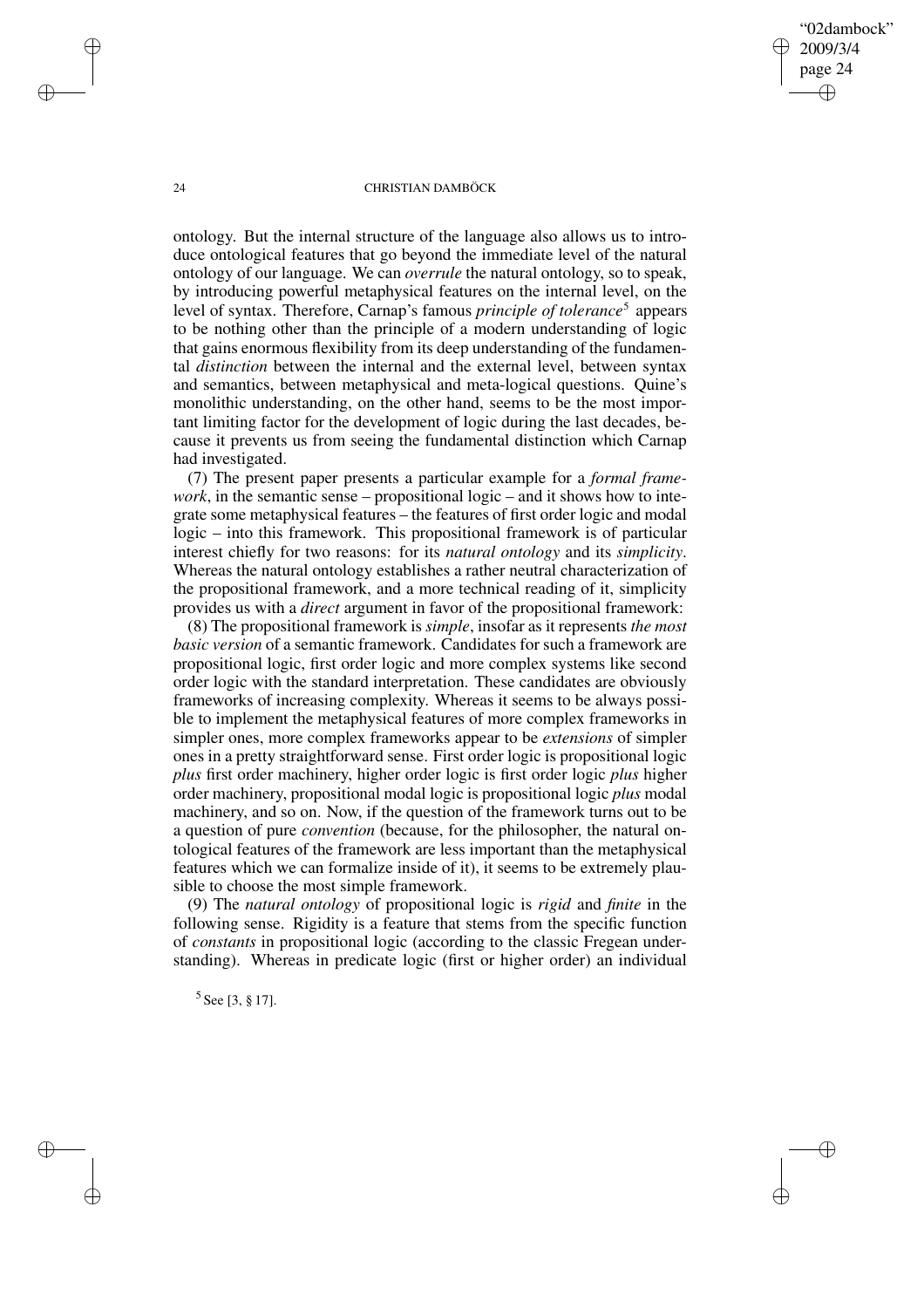✐

✐

✐

constant is *extensionally interpreted* by associating an arbitrary entity with the name, the extensional interpretation of a constant, in the case of propositional logic, associates just a *truth value*. *The answer*, so to speak, that semantics gives to a constant, is simply *yes or no*, whereas in the case of predicate logic, it can be any object, whatsoever. Therefore, we can say that the *natural ontology* of (two valued) propositional logic is simply this: to interpret *every* constant as the proposition of something, to which we can answer with yes or no.

The most important example for an external application of this propositional ontology is (first order) predicate logic. An *individual constant*, in a propositionally interpreted predicate logic, is not interpreted as a name that denotes an external object, but simply as *the proposition that a particular object exists* (the semantics answers yes or no). A *predicate constant* is the proposition of a particular *property*. If we bind this constant to names, then the semantics responds no, if some of the objects denoted by a name does not exist; otherwise, it answers yes, iff the objects have this property.

Quantification, in such a rigid setting is realized straightforwardly via conjunction.  $\forall x P(x)$  can be defined as the formula  $P(c_1) \wedge P(c_2) \wedge \dots$  where the  $c_1, c_2, \ldots$  are all individual constants of the language, representing all possible objects. Therefore it is only possible to quantify over *infinitely* many objects, if we allow infinitely long formulas. And this, of course, is not natural. Thus, the natural ontology of propositional logic is also *finite*. 6

This does not mean that every logic we specify in the propositional setting must be a finite logic with only finitely many objects. If we *need* infinitely many objects, we simply have to accept infinitely long formulas. The problem that we obtain in such a case is only a technical one: finite versions of propositional logic are always decidable (regarding both satisfaction and validity), whereas in infinite versions the meta-logical situation is more complicated. Thus, the finite case is the *natural* one, but nevertheless it is *possible* to consider also logics with an infinite universe. Particularly, the ontological question whether a finite ontology is *sufficient* (e. g. for the purpose of physics) seems to have no *direct* connection with the question of finiteness in logic; therefore, this question shall not be discussed here.

"02dambock" 2009/3/4 page 25

✐

✐

✐

 $6$  A finite logic, in our sense, has a universe of a finite number of *n* objects. This case has to be distinguished from the case of so-called *finite model theory*, where first order structures are restricted to finite domains, but where the universe is the same as in non-restricted first order logic. Cf. [5]. Note also that we discuss here only *the natural ontology* of predicate logic in a propositional framework. This ontology in fact leads to a layout of *free logic*. Nevertheless, we *can* implement a different – non-free and extensional – account of first order logic inside of the propositional framework. This will be illustrated in section 2, below.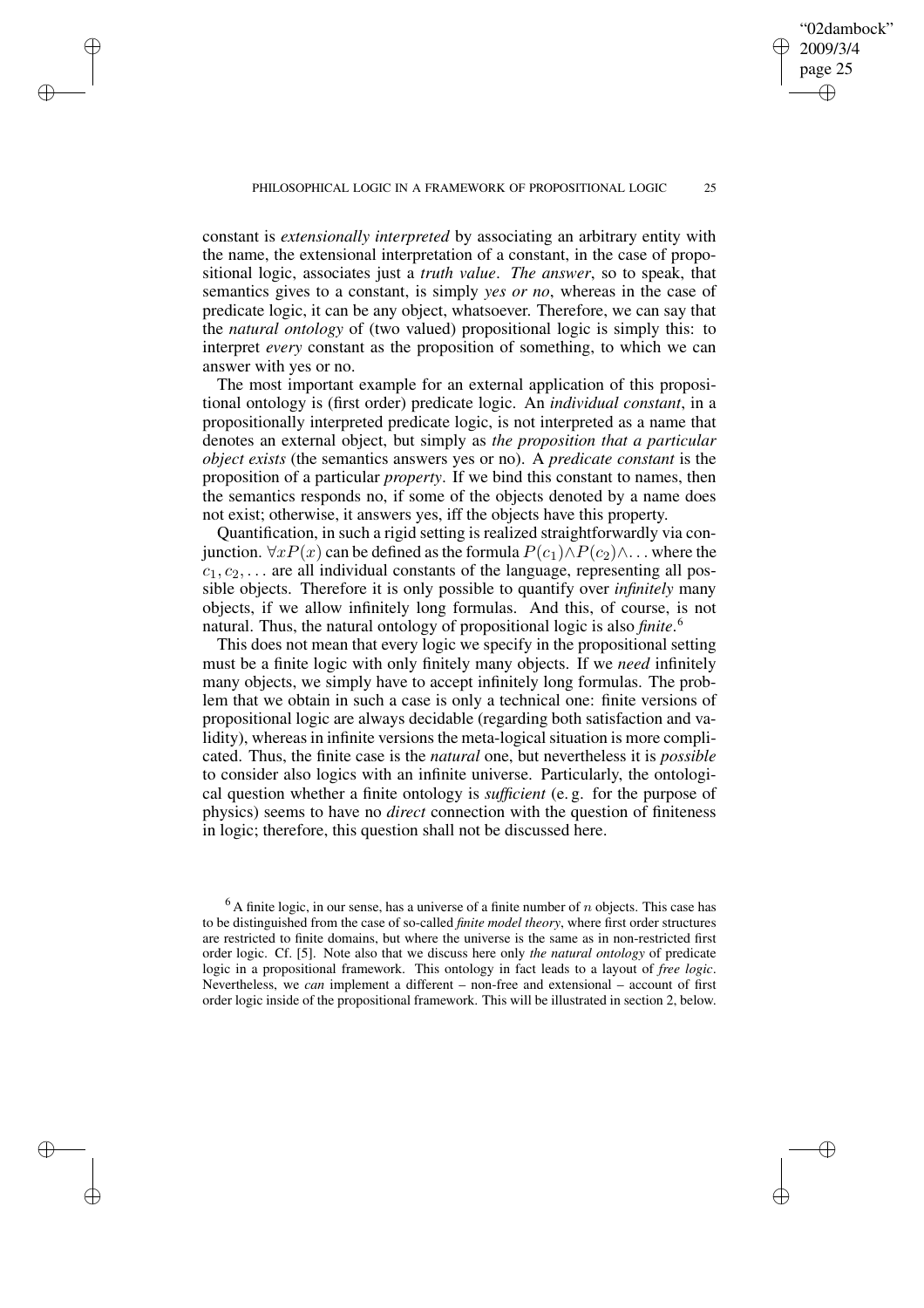✐

### 26 CHRISTIAN DAMBÖCK

(10) An important aspect of the strategy pointed out in this paper is *semantic restriction*: to have *a simple formal framework* with convenient metalogical properties, and to develop a language for this framework that implements *a very high range of metaphysical features*. Such 'formal ontologies' tend to buy with each metaphysical enrichment of a language a significant modification of the logic on the meta-logical level, i. e. they are *semantically boundless*. <sup>7</sup> Our proposal in this paper shows how to break this rather unfortunate connection. We now can choose the meta-logical and the metaphysical properties (more or less) *independently*. We demonstrate the general function of this strategy, for the case of a meta-logical framework of propositional logic, and we illustrate the metaphysics of two of the most simple and straightforward examples of logical modes of expression inside of this framework: first order logic and modal logic. How to implement a metaphysically extremely rich language in this framework shall be demonstrated in a future paper.

# 1. *The propositional framework*

Throughout this paper a *logic* is understood as an algebraic structure  $\mathcal{L} =$  $(F_{\mathcal{L}}, \mathbb{S}_{\mathcal{L}}, \models_{\mathcal{L}})$  that consists of a set  $F_{\mathcal{L}}$  of *formulas* (sentences) plus a class  $\mathcal{S}_{\mathcal{L}}$  of *structures* and a *relation* of *satisfaction*  $\models_{\mathcal{L}}$  between them. We add some metalogical notions: a formula  $\phi$  is the *logical consequence* of a set of formulas Γ, and we write  $\Gamma \models \phi$ , if every structure which is a model of every formula out of Γ is also a model of φ. Two formulas of a logic are *logically equivalent*, if they are satisfied in exactly the same structures.

The propositional logic  $RIG_a(A)$  is built over a set A of propositional constants which can be either finite or infinite (countable or uncountable). We have the logical connective  $\neg$  and the generalized conjunction  $\bigwedge$ , the latter shall be defined for sets of formulas whose maximum cardinality is the cardinality of A. Other logical connectives like disjunction  $\bigvee$  and implication  $\rightarrow$  are defined in a natural way:

$$
\bigvee \Gamma := \neg \bigwedge_{\psi \in \Gamma} \neg \psi,
$$
  

$$
\Gamma \to \phi := \neg \bigwedge (\Gamma \cup \{\neg \phi\}).
$$

 $7$  Examples for languages that are metaphysically extremely rich, in this sense, can be found in the writings of Richard Montague and Edward Zalta. Cf. [17, 19]. Because both Montague and Zalta use the Henkin-trick, in order to keep there framework semantically first order, there strategy is somewhat intermediate between semantic restriction and semantical boundlessness.

✐

✐

✐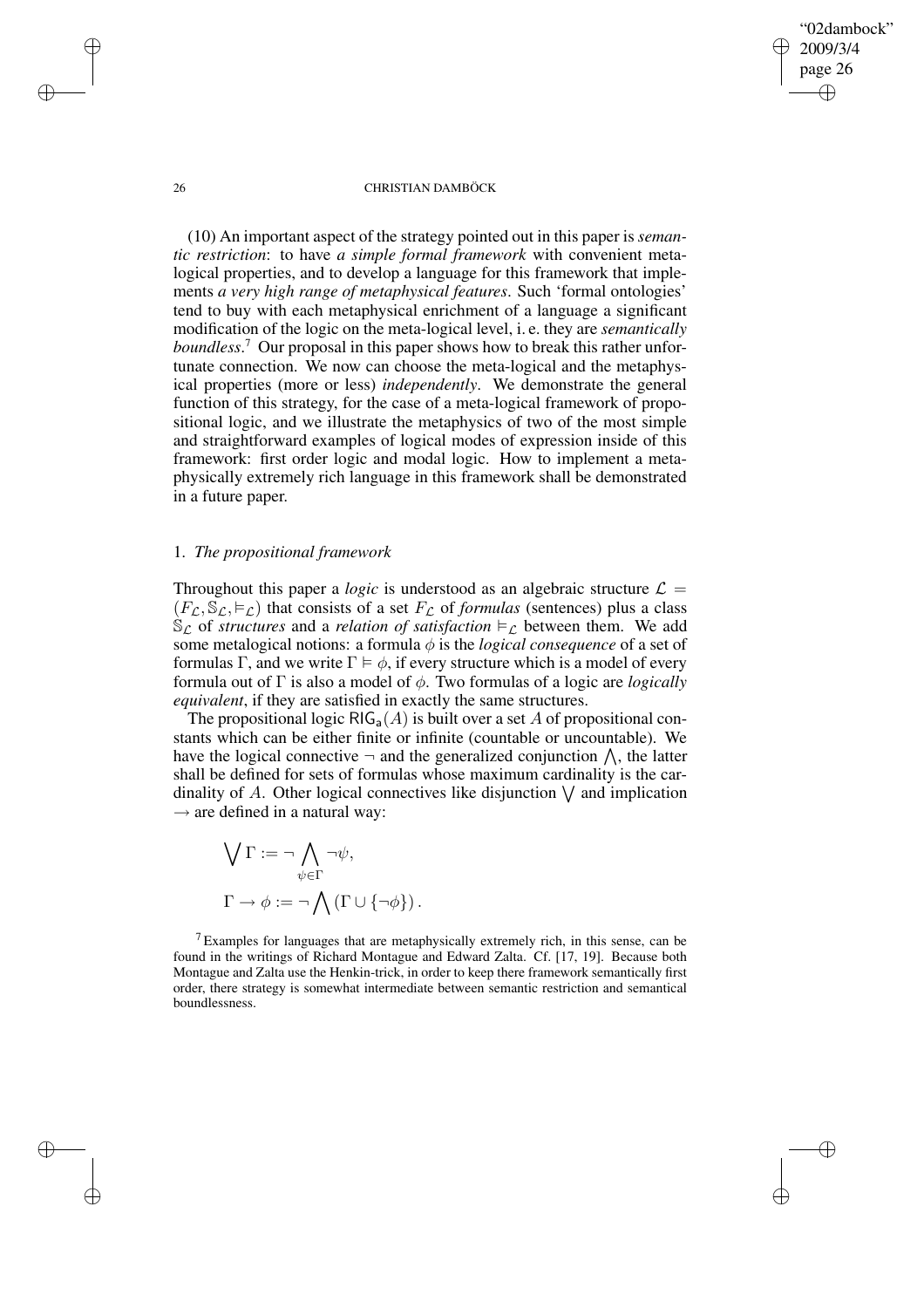✐

We also define ∧, ∨ and → for pairs of single formulas. *Structures* are introduced as subsets of A (i. e. sets of true propositions). The relation of satisfaction  $\vDash$ <sub>a</sub> is defined for structures  $\mathfrak{S}$ , propositions p, finite formulas  $\phi$ and sets of finite formulas Γ:

 $\mathfrak{S} \vDash_a p$  iff  $p \in \mathfrak{S}$ ,  $\mathfrak{S} \models_a \neg \phi$  iff not  $\mathfrak{S} \models_a \phi$ ,  $\mathfrak{S} \vDash_{a} \bigwedge \Gamma$  iff  $\mathfrak{S} \vDash_{a} \psi$ , for every  $\psi \in \Gamma$ .

We call a logic  $\mathcal{L} = (F_{\mathcal{L}}, \mathbb{S}_{\mathcal{L}}, \models_{\mathcal{L}})$  *rigid*, if the following holds. There exists a set  $F_{\mathsf{at}} \subseteq F_{\mathcal{L}}$  that defines the set  $\hat{F}_{\mathcal{L}}$  of all formulas

 $\phi ::= \phi_{\sf at} | \neg \phi | \bigwedge \Gamma,$ 

✐

✐

✐

✐

where  $\phi_{\text{at}}$  ranges over  $F_{\text{at}}$  and  $\Gamma$  over sets of finite formulas. Then there exists a function  $\Theta$  that (1) maps  $\mathcal{S}_{\mathcal{L}}$  injective to  $\wp(F_{\mathsf{at}})$  and (2) maps  $F_{\mathcal{L}}$ onto  $\hat{F}_\mathcal{L}$  so that for every  $\mathfrak{S} \in \mathbb{S}_\mathcal{L}$  and every  $\phi \in F_\mathcal{L}$  it holds:

 $\mathfrak{S} \models_{\mathcal{L}} \phi$  iff  $\Theta(\mathfrak{S}) \models_{a} \Theta(\phi)$ .

Here  $\models_{\mathcal{L}}$  and  $\models_{a}$  are the respective consequence relations of  $\mathcal{L}$  and RIG<sub>a</sub>(A). If the set  $F_{at}$  of a rigid logic is finite and the function  $\Theta$  is recursive, then we call this logic *finite*.

To each rigid/finite logic  $\mathcal L$  we assign a triple  $\tilde{\mathcal L}=(F_{\sf at},\Theta,\tilde{\mathbb S}_\mathcal L)$ , where  $F_{\sf at}$ and  $\Theta$  are defined as above and  $\tilde{\mathbb{S}}_{\mathcal{L}}$  is the image  $\Theta(\mathbb{S}_{\mathcal{L}})$ . This  $\tilde{\mathcal{L}}$  is a fragment of the logic RIG<sub>a</sub>( $F_{at}$ ), because it holds that  $\tilde{S}_{\mathcal{L}} \subseteq \wp(F_{at})$ .

*Proposition 1*: *Every finite logic is generally decidable, i. e. it is decidable regarding both satisfaction of a formula in a particular structure and logical consequence.*

*Proof.* Using the reduction to finite propositional logic we can decide satisfaction and validity via truth-tables. Logical consequence must be decidable, because there are only finitely many logically equivalent formulas, in a finite logic, thus we can restrict ourselves to situations  $\Gamma \models \phi$  where  $\Gamma$  is a finite set of formulas.

It is a central point in the finite setup that there is *no need in principle* for deductive systems in the traditional sense, because logical consequence is decidable in a straightforward way (via truth-tables). Of course, the task of deciding validity in a finite logic will also be a question of complexity. Therefore, traditional deductive systems (i. e. polynomial algorithms for the deduction of valid formulas) appear to be of interest, even for finite logics.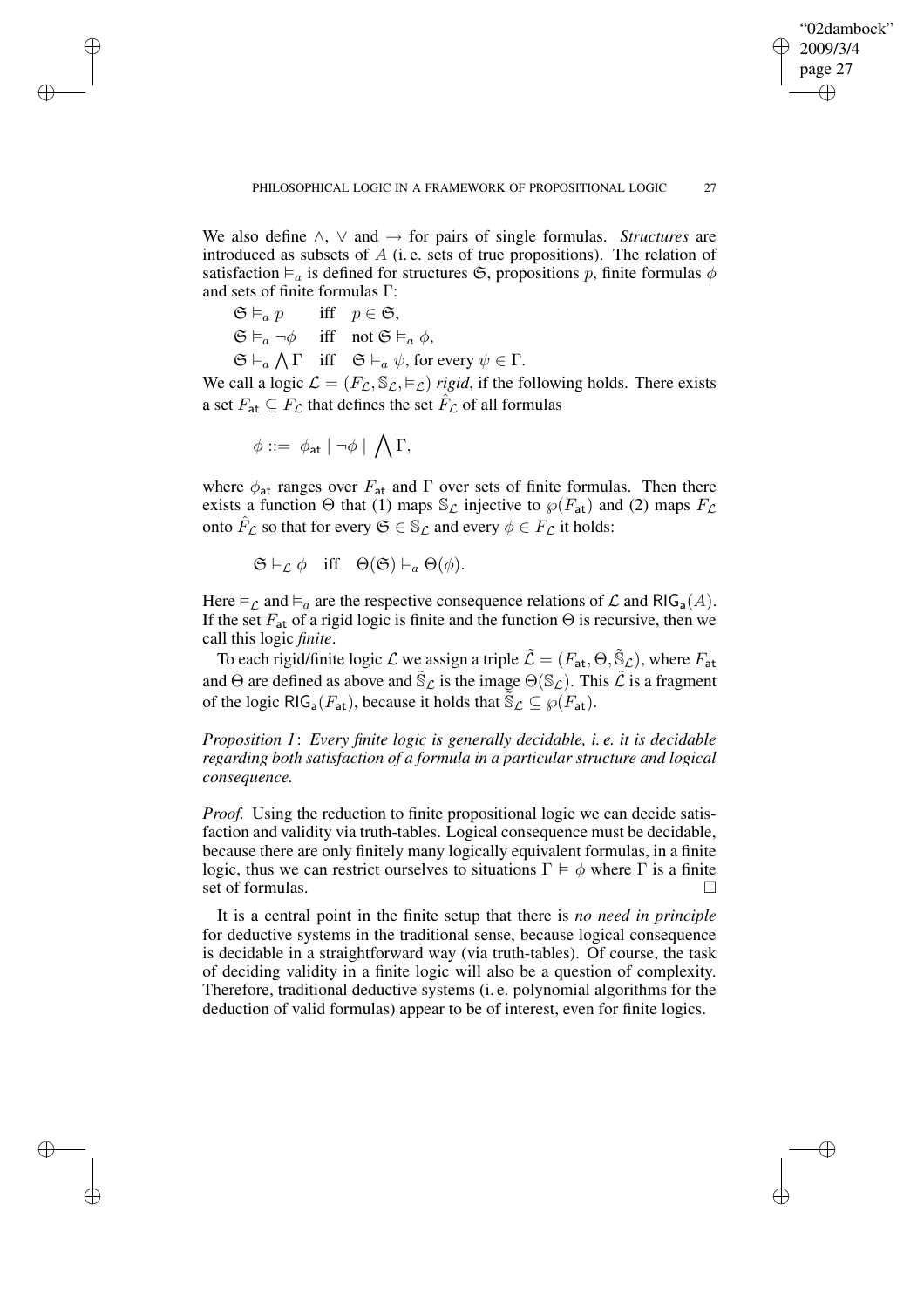✐

#### 28 CHRISTIAN DAMBÖCK

Moreover, in the general case of a possibly non-finite rigid logic, deductive systems are indispensable. Unfortunately, there is no general rule how to construct a *complete* deductive system for a rigid logic. Thus, the questions of completeness and decidability have to be discussed independently for every single rigid logic. Obviously, there *are* complete (and polynomial) deductive algorithms and even decision procedures for numerous rigid logics, but, because of questions of space, we do not discuss this point any further here. We only prove, for the logics described below, that they are rigid and that there is a particular class of finite instances of them.

## 2. *First-order logic*

Classic first-order logic is not rigid, because of the possibility of varying the domains of structures freely (the class of all structures of a rigid logic must by definition be a set). The only straightforward way to construct a rigid version of first-order logic seems to be the following. First, we have to restrict the amount of possible entities in the domains of structures to a particular (possibly infinite) set  $D$ . Second, we have to introduce the individual constants of the logic in such a way that they always denote the same object out of D. (In other words: individual constants in a rigid logic are similar to Kripke's *rigid designators*. 8 ) Then we are able to formulate every possible statement about the universe  $D$  in terms of individual constants, in particular quantifiers like ∀ can be defined as

 $\forall x \phi \text{ iff } \phi \big[\frac{c}{x}\big]$  $\left[\frac{c}{x}\right]$ , for every individual constant c.

The first-order logic RIG<sub>p</sub> $(D, P, \alpha)$  is built over a (possibly infinite) set D of *individuals*, a finite or countable set P of *predicates* and a function  $\alpha$  : P  $\mapsto$ N that assigns to each predicate its 'arity'. (We do not introduce functions and identity here.)

The idea is that the domain of a structure of the logic is always a subset of the 'universe' D. Because the non-logical constants serve both as 'signature' and as'domain' of thislogic (i. e. they provide both the non-logical *constants* and the *objects* of the logic, following the rigid layout we described in the introduction, above), we also call the collection of non-logical names of the logic its *domain-signature*. It turns out that the domain-signature  $(D, P, \alpha)$ 

✐

✐

✐

<sup>8</sup> 'Let's call something a *rigid designator* if in every possible world it designates the same object.' [10, p. 48] We follow this conception here, with a slight modification. For us a designator is rigid if it denotes either a definite object or nothing, i. e. there could be some possible worlds in which the designator exists, however, the object it denotes does not exist.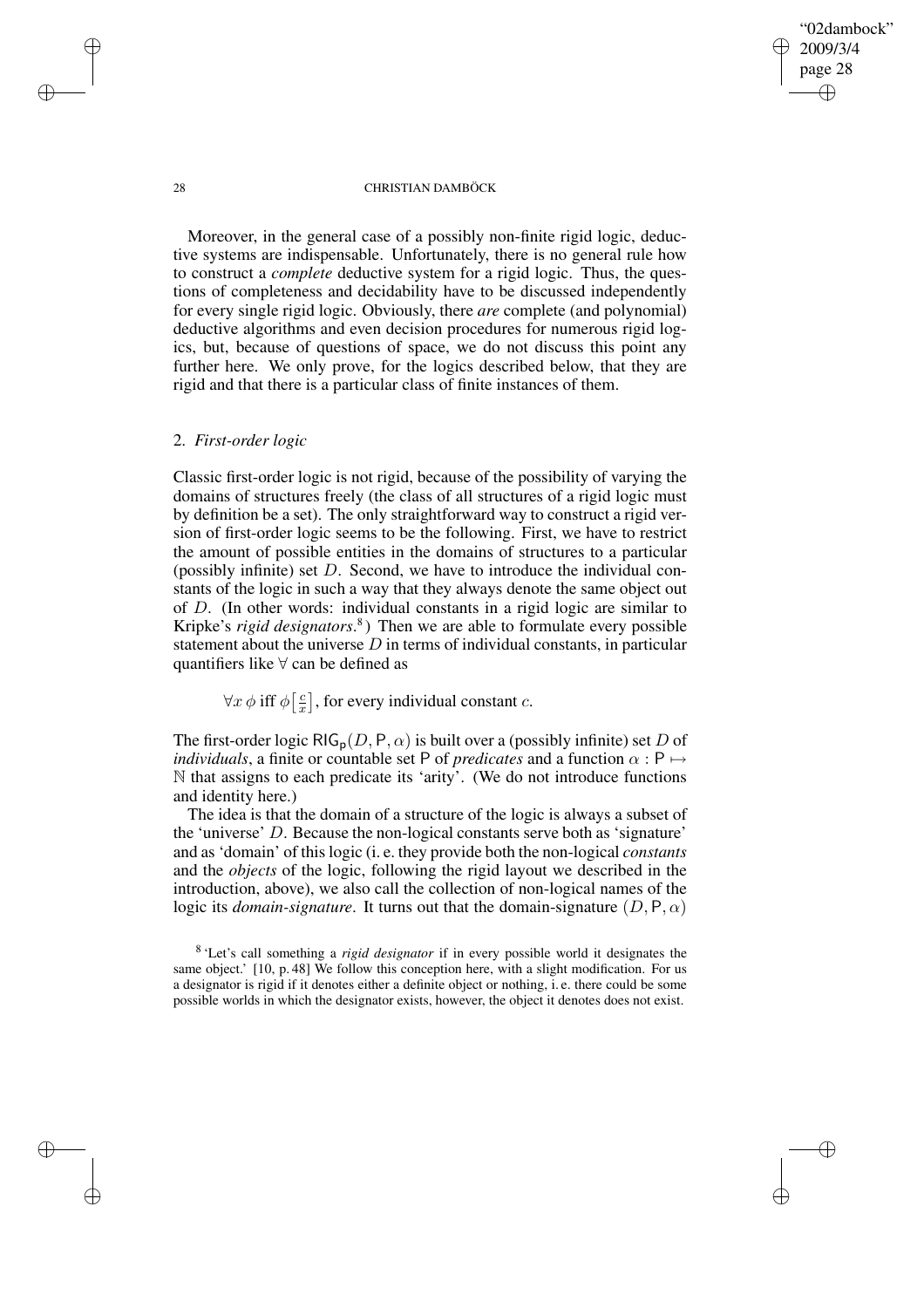determines the whole *ontological complexity* of the logic RIG<sub>p</sub>, i.e. it determines every possibility of producing non-tautological expressions.

A predicate logic, in this setting, turns out to be a *free logic*<sup>9</sup>, because we will have structures where the individual (-constant)  $c$  is not an element of the domain. But note that this layout of our logic is a direct consequence of the rigid 'natural ontology' of the propositional framework. Of course, it *would* be possible to define a non-free version of first-order logic also in this framework (using semantic interpretations, in the usual sense). But the specification of such a logic would be *formally* complicated and by no means straightforward. If we would prefer a non-free account (because of philosophical reasons), we can easily obtain this account as a special case of our logic, as specified at the end of this section. (The logic RIG<sub>p</sub> is a *free logic* only on a technical level, on the level of the natural ontology of the propositional framework. *Metaphysically*, it can be interpreted any way we like it: as free or non-free, etc.)

Another significant point of this rigid setting is given by the fact that constants and objects are identified. A classic argument against such an identification urges that it leads to a collapse of the syntax-semantics-distinction. This, however, is not true. We *do have* a semantics in the rigid setting. This semantics is *weaker* than in the traditional first order case because the universe of the logic is restricted to a particular set  $D$ , whereas in the classic case the universe is built by the class of all sets. But nevertheless, we have the notion of a semantic structure here. The only technical difference between the classic and the rigid case is this: in the classic case the domain of a structure is *an arbitrary set*, whereas in the rigid case *it is a subset of the universe* D:

A *structure*  $\mathfrak S$  over the domain-signature  $(D, \mathsf P, \alpha)$  is defined by a pair  $(D_{\exists}, \pi)$ , where  $D_{\exists} \subseteq D$  provides the set of 'existing entities' of G and  $\pi$ is a function that assigns to every predicate  $P \in \mathsf{P}$  with  $\alpha(P) = i$  a set  $\pi(P) \subseteq D^i_{\exists}$ . We call  $\mathbb{S}_p$  the set of all possible structures over  $(D, \mathsf{P}, \alpha)$ . It is easy to see that  $\mathbb{S}_p$  is finite, iff D and P are finite. If n is the number of elements of  $D$  we obtain, for finite domain-signatures:

$$
|\mathbb{S}_p| = \sum_i \left[ \binom{n}{i} \prod_{P \in \mathsf{P}} 2^{\left(i^{\alpha(P)}\right)} \right].
$$

The elements of D are the *individual constants* of our logic. There is also a countable set of *variables*. Individual constants and variables are also called *terms*. If P is a predicate with  $\alpha(P) = i$  and  $t_1, \ldots, t_i$  are terms, then

 $9$  Cf. [1] and [8, section 1].

✐

✐

✐

✐

"02dambock" 2009/3/4 page 29

✐

✐

✐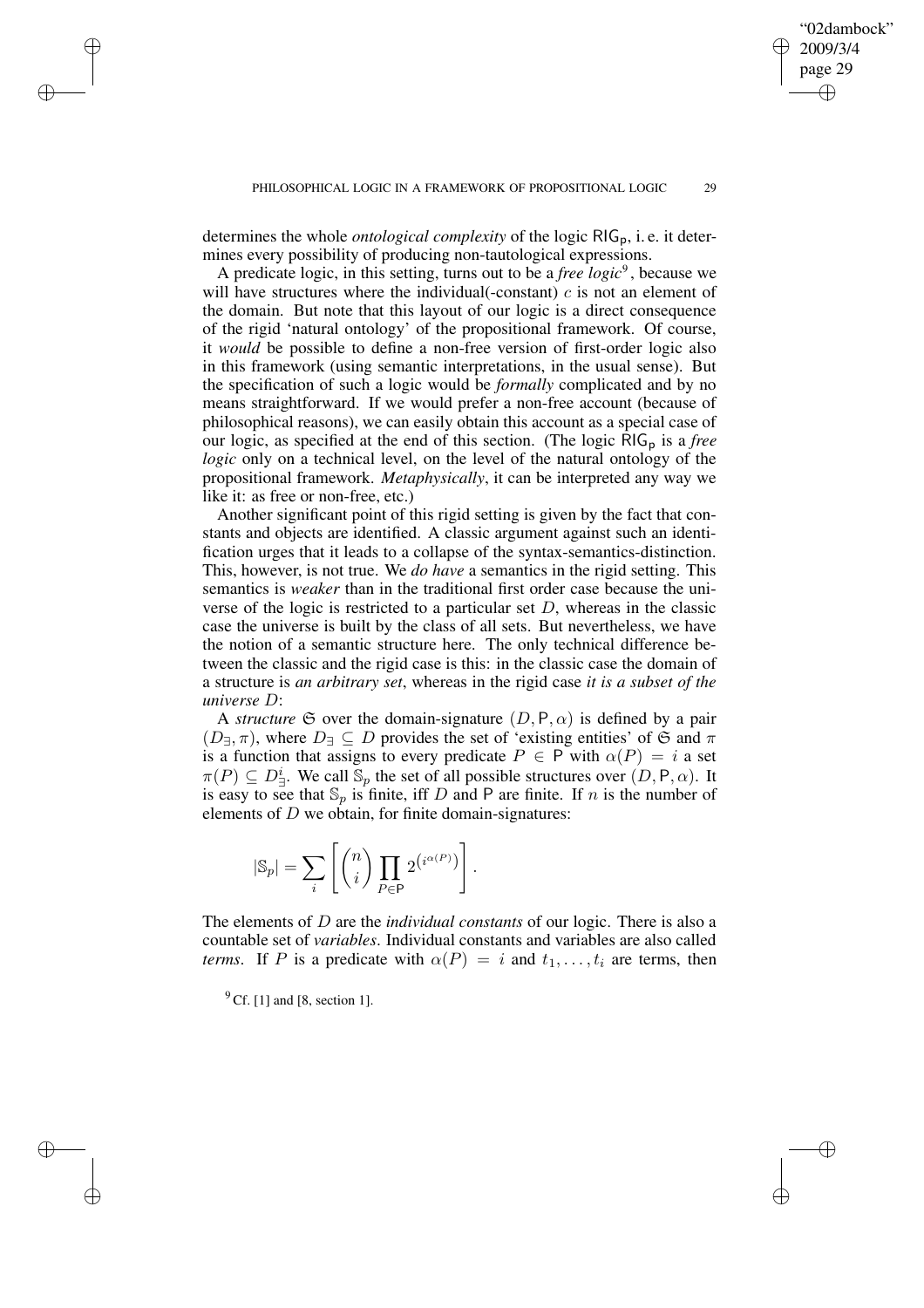✐

### 30 CHRISTIAN DAMBÖCK

 $P(c_1, \ldots, c_i)$  is an *atomic formula*. Additionally we have atomic formulas E(t), where t is any term and  $E \notin P$  is an *existence predicate*. The set of all RIGp-formulas is defined as

 $\phi ::= p \mid \forall x \phi \mid \exists x \phi \mid \neg \phi \mid \phi \land \phi.$ 

Here  $p$  ranges over atomic formulas and  $x$  over variables. We define satisfaction  $\models_p. \phi \,\vert\, \frac{c}{x}$  $\frac{c}{x}$  we call the formula  $\psi$  which results from  $\phi$  by replacing every instance of x (if there is any) with c. For structures  $\mathfrak{S} = (D_{\exists}, \pi)$ , atomic formulas  $P(c_1, \ldots, c_i)$ ,  $E(c)$  where the  $c_i$  and c are constants, variables x and formulas  $\phi$ ,  $\psi$  we have:

|                                          | $\mathfrak{S} \vDash_{p} P(c_1, \ldots, c_i)$ iff $(c_1, \ldots, c_i) \in \pi(P)$ ,       |
|------------------------------------------|-------------------------------------------------------------------------------------------|
| $\mathfrak{S} \vDash_{p} \mathsf{E}(c)$  | iff $c \in D_{\exists}$ ,                                                                 |
| $\mathfrak{S} \vDash_p \forall x \phi$   | iff $\mathfrak{S} \vDash_p \phi \left[ \frac{c'}{x} \right]$ , for every $c' \in D$ ,     |
| $\mathfrak{S} \vDash_p \exists x \phi$   | iff there is a $c' \in D$ with $\mathfrak{S} \vDash_p \phi \left  \frac{c'}{x} \right $ , |
| $\mathfrak{S}\vDash_p \neg \phi$         | iff not $\mathfrak{S} \vDash_{p} \phi$ ,                                                  |
| $\mathfrak{S} \vDash_p \phi \wedge \psi$ | iff $\mathfrak{S} \vDash_p \phi$ and $\mathfrak{S} \vDash_p \psi$ .                       |

*Proposition* 2: *Every instance of*  $\text{RIG}_p(D, P, \alpha)$  *is rigid; it is finite, iff the sets* D *and* P *are finite.*

*Proof.* We restrict ourselves to formulas without free variables and define  $F_{\text{at}}$  as the set of all atomic RIG<sub>p</sub>(D, P,  $\alpha$ )-formulas without variables.  $\Theta$  is defined for atomic formulas p, variables x and formulas  $\phi$ ,  $\psi$ :

$$
\Theta(p) := p,
$$
  
\n
$$
\Theta(\forall x. \phi) := \bigwedge_{c \in D} \Theta\left(\phi\left[\frac{c}{x}\right]\right),
$$
  
\n
$$
\Theta(\exists x. \phi) := \bigvee_{c \in D} \Theta\left(\phi\left[\frac{c}{x}\right]\right),
$$
  
\n
$$
\Theta(\neg \phi) := \neg \Theta(\phi),
$$
  
\n
$$
\Theta(\phi \land \psi) := \Theta(\phi) \land \Theta(\psi).
$$

Further,  $\Theta$  assigns to each structure  $\mathfrak{S} = (D_{\exists}, \pi)$  the subset of  $F_{\sf at}$  which contains (1) a formula  $E(c)$  iff  $c \in D_{\exists}$ ,  $(2)$  a formula  $P(c_1, \ldots, c_i)$  iff  $(c_1, \ldots, c_i) \in \pi(P)$ . Thus the logic is rigid and it is finite, if D and P are finite. If  $D$  or  $P$  are infinite, then the logic is not finite, because the set

✐

✐

✐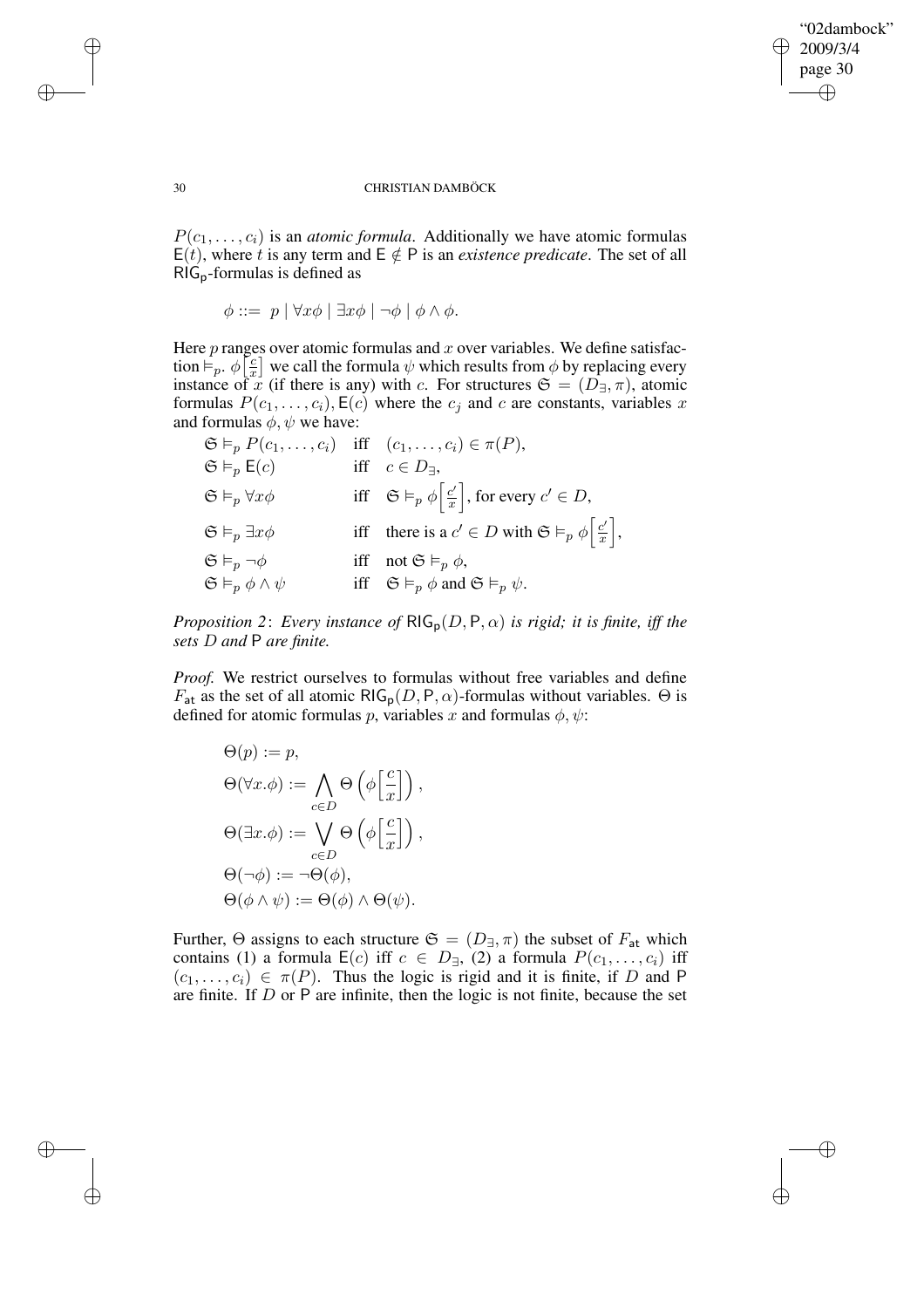✐

of all structures  $\mathbb{S}_p$  is infinite and  $\Theta$  must be an injective function from  $\mathbb{S}_p$  to the finite set  $\wp(F_{at})$ .

RIG<sup>p</sup> is not the only possible first-order logic that is rigid in the *technical* sense of section 1. But it is the only *straightforward* version of a rigid first-order logic that implements *the natural ontology* of the propositional framework, as pointed out in the introduction, paragraph (9).

With ∀ and ∃ we quantify over the whole range of individuals of the logic, no matter whether they exist in a structure or not. In order to quantify only over those individuals which do exist in the actual 'world', we define the (dual) quantifiers  $\forall^{\mathsf{E}}$  and  $\exists^{\mathsf{E}}$ :

$$
\exists^{\mathsf{E}} x \, \phi := \exists x \, (\mathsf{E}(x) \land \phi),
$$

$$
\forall^{\mathsf{E}} x \, \phi := \forall x \, (\mathsf{E}(x) \to \phi).
$$

If we now restrict our logic to formulas that does contain individual constants *only* in the context of quantifiers ∃ E and ∀ E , i. e. if we not make any *direct* use of individual constants and quantify only over existing individuals, then we clearly obtain a straightforward version of *extensional first order logic*, in the tradition of Russell and Quine.<sup>10</sup>

## 3. *Modal logic*

✐

✐

✐

✐

Given any logic  $\mathcal{L}$ , we are able to construct a first-order logic over it in order to quantify over the structures of  $\mathcal{L}$ . This section will describe how to implement this well-known technique of modal model theory and *correspondence theory*<sup>11</sup> in a semantic framework of propositional logic. The advantage of this framework is that it allows us to *extend* in a straightforward sense any basic logic with first-order features for quantification over structures. This is *not* possible, in the more general case of a classic first order framework (as it is usually used in correspondence theory), because in the case of nonrigid logics the class of all structures of a logic mostly is not *a set* (but rather the class of all sets or the class of all finite sets) and therefore we cannot introduce this class as a simple domain for (set theoretical) quantification.

A rigid layout of modality must be similar to the first-order logic which we specified in the preceding section. Given a basic logic  $\mathcal{L} = (F_{\mathcal{L}}, \mathbb{S}_{\mathcal{L}}, \models_{\mathcal{L}})$ ,

<sup>10</sup> The trick of avoiding statements which contain individual constants was already used by both Russell and Quine. Cf. [15, 13].

 $11$  Cf. [18].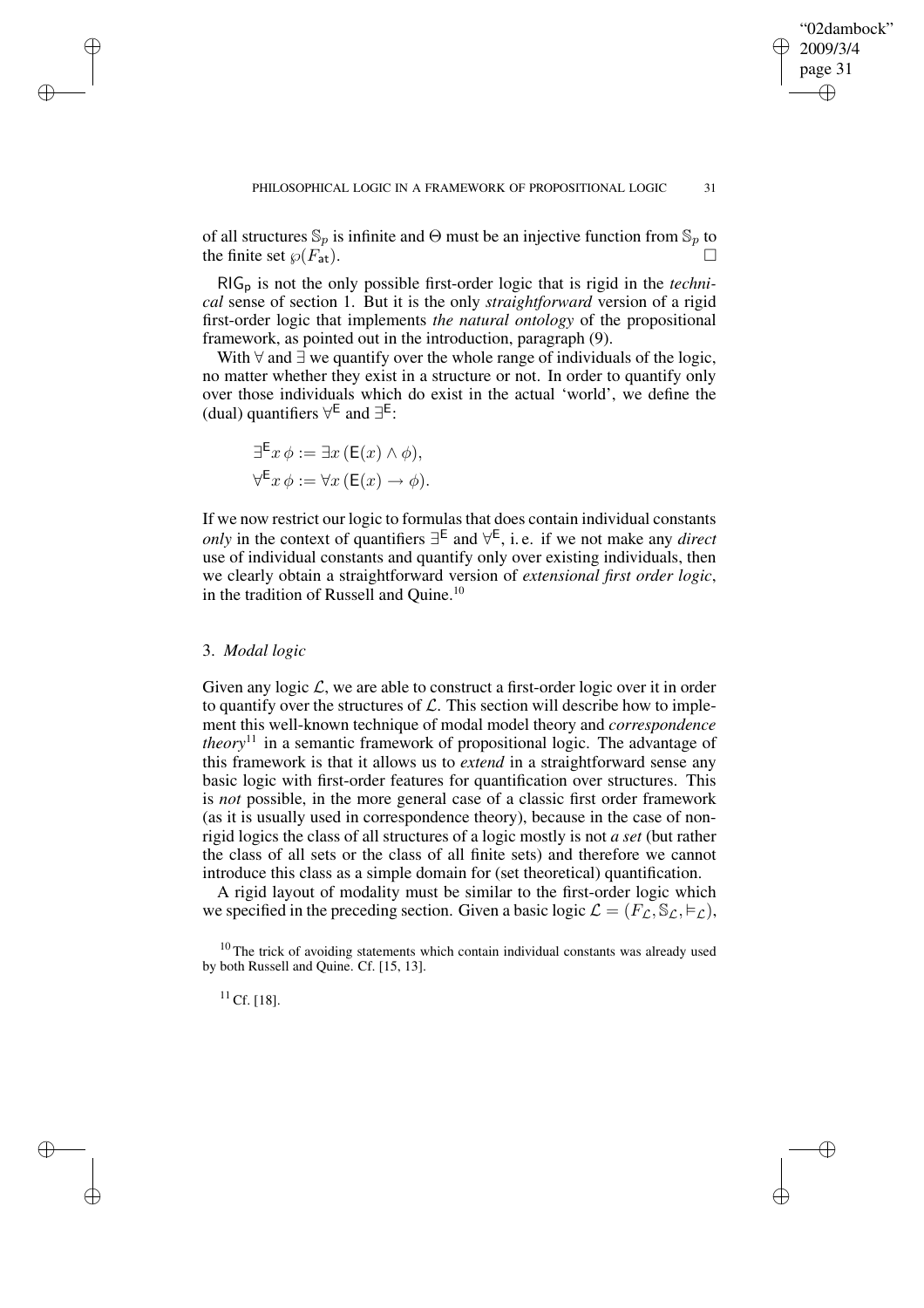"02dambock" 2009/3/4 page 32 ✐ ✐

✐

✐

## 32 CHRISTIAN DAMBÖCK

over which we wish to quantify, we have to choose a set  $M$  of objects out of  $\mathcal{S}_{\mathcal{L}}$  as the *modal domain* of our logic (i.e. the set of all possible worlds). Again, like in the rigid logic  $RIG_p$ , the objects of  $M$  function as individual constants and as objects, and we have some relations for quantification over M. However, we do not introduce *modal operators* directly into the syntax of our language. Instead, we have the syntactic element  $\mathbb{H}$ , defined as a binary relation between formulas and possible worlds.  $\mathfrak{S} \Vdash \phi$  shall express that formula  $\phi$  is true in the possible world  $\mathfrak{S}$ . Given this device we can define modal operators from scratch, in the sense of  $\phi$  is true in every possible world related to the actual' (cf. formula (N), below).

Let  $\mathcal{L} = (F_{\mathcal{L}}, \mathbb{S}_{\mathcal{L}}, \models_{\mathcal{L}})$  be any logic. Then we define  $FLP_{\mathcal{L}}(P_w, \alpha_m, \mathfrak{M})$ as a logic over L, where  $P_w$  is a set of *modal predicates*,  $\alpha_m$  is a function that assigns to each modal predicate its arity and  $\mathfrak{M} = (\mathfrak{W}, \Pi)$  is a *modal structure*. Here,  $\mathfrak W$  is a set of structures out of  $\mathbb S_{\mathcal L}$ , called the set of all *possible worlds* of the modal structure. Π assigns to every modal predicate  $P \in \mathsf{P}_w$  with  $\alpha_m(P) = n$  a set  $\Pi(P) \subseteq \mathfrak{W}^n$ .

The elements of the set W of possible worlds are defined as *constants*. Additionally, there is a constant SELF  $\notin \mathfrak{W}$ . (Note the difference between constants and possible worlds, according to our definition: every possible world is a constant, but the constant SELF is not a possible world.) We define, for possible worlds  $\mathfrak{S}, \mathfrak{S}'$  and  $\mathfrak{W}$ -constants  $a_1, \ldots, a_n$ , a functional expression that assigns to every finite sequence of  $\mathfrak{W}$ -constants  $a_1, \ldots, a_n$ and to every possible world  $\mathfrak{S}$  a value  $\mathfrak{S}(a_1, \ldots, a_n)$ :

$$
\mathfrak{S}(\mathfrak{S}') := \mathfrak{S}',
$$
  
\n
$$
\mathfrak{S}(\text{SELF}) := \mathfrak{S},
$$
  
\n
$$
\mathfrak{S}(a_1, \ldots, a_n) := \mathfrak{S}(a_1), \ldots, \mathfrak{S}(a_n).
$$

We need this functional expression, simply because the semantic has to replace SELF by the possible world that is 'actual' on the respective place of a formula. (Technically, the W-constants of the object language are interpreted as functions, on the level of the meta-language.)

We have a countable set of *variables*  $w, w', \dots$ , every constant and every variable is defined as a *term*. If  $P \in P_w$  is a predicate-constant with  $\alpha_m(P) = n$  and  $t_1, \ldots, t_n$  are terms, then  $P(t_1, \ldots, t_n)$  is an *atomic*  $FLP_{\mathcal{L}}$ formula. The whole range of  $FLP<sub>C</sub>$ -*formulas* is then defined as:

$$
\phi ::= \phi_{\mathcal{L}} \mid p \mid t \Vdash \phi \mid \forall w \, \phi \mid \exists w \, \phi \mid \neg \phi \mid \phi \land \phi.
$$

✐

✐

✐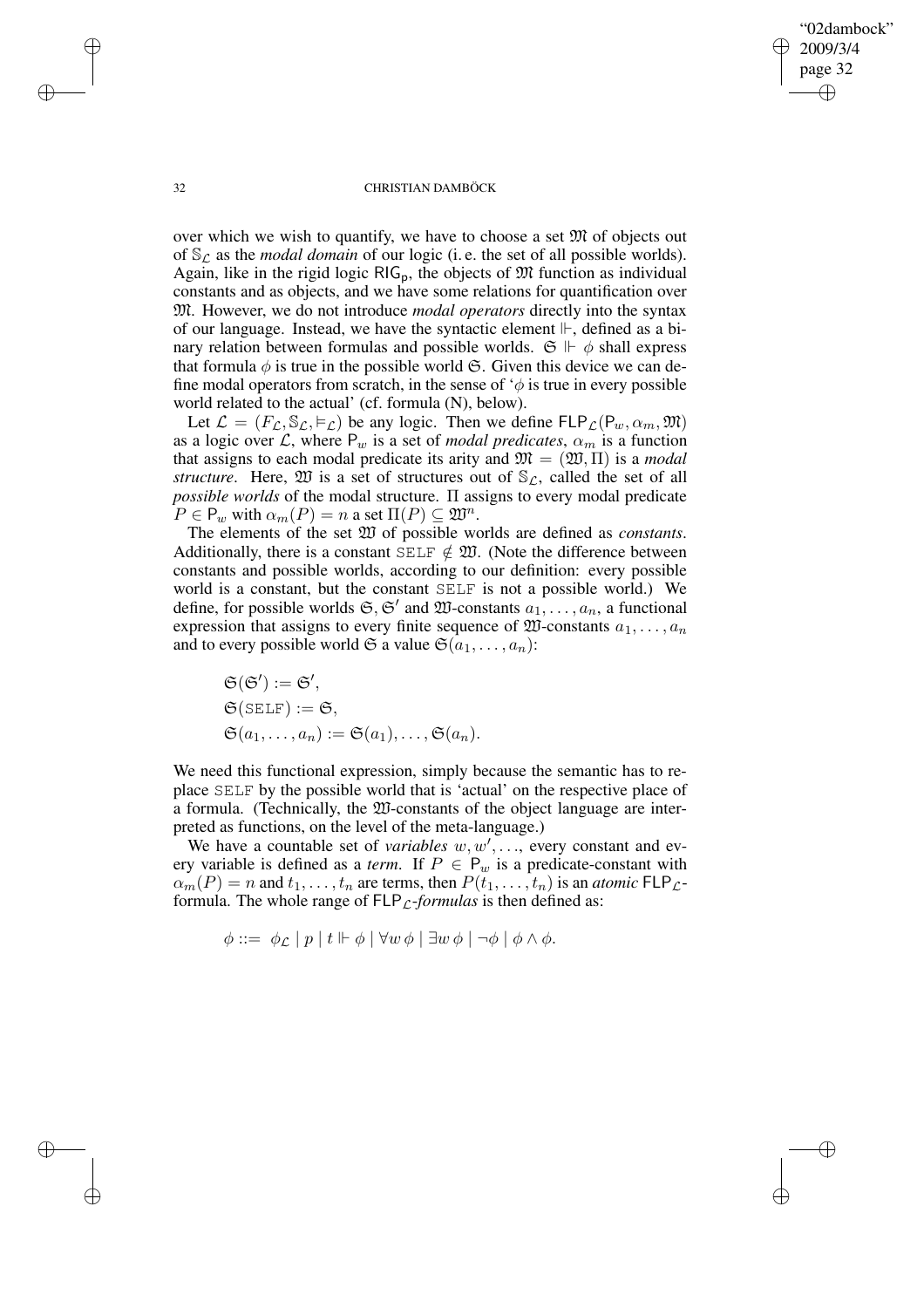,

✐

✐

Here  $\phi_{\mathcal{L}}$  ranges over  $\mathcal{L}$ -formulas, p over atomic FLP<sub> $\mathcal{L}$ </sub>-formulas, w over  $\mathfrak{W}$ variables and t over terms. We define, for  $\mathcal{L}$ -formulas  $\phi_{\mathcal{L}}$ , atomic FLP<sub>L</sub>formulas  $P(a_1, \ldots, a_n)$  (where the  $a_i$  are constants), possible worlds  $\mathfrak{S}$ , constants a, variables w and  $FLP<sub>L</sub>$ -formulas  $\phi, \psi$ :

✐

✐

✐

✐

| $\mathfrak{S} \vDash_{\mathsf{FLP}_{\mathcal{L}}} \phi_{\mathcal{L}}$  | iff $\mathfrak{S} \models_{\mathcal{L}} \phi_{\mathcal{L}}$ ,                                                                                         |
|------------------------------------------------------------------------|-------------------------------------------------------------------------------------------------------------------------------------------------------|
| $\mathfrak{S} \vDash_{\mathsf{FLP}_{\mathcal{C}}} P(a_1, \ldots, a_n)$ | iff $\mathfrak{S}(a_1,\ldots,a_n) \in \Pi(P)$ ,                                                                                                       |
| $\mathfrak{S} \vDash_{\mathsf{FLP}_C} a \Vdash \phi$                   | iff $\mathfrak{S}(a) \models_{\mathsf{FLP}_C} \phi$ ,                                                                                                 |
| $\mathfrak{S} \vDash_{\mathsf{FLP}_c} \forall w \phi$                  | iff $\mathfrak{S} \vDash_{\mathsf{FLP}_{\mathcal{L}}} \phi \left[\frac{\mathfrak{S}'}{w}\right]$ , for every $\mathfrak{S}' \in \mathfrak{W}$ ,       |
| $\mathfrak{S} \vDash_{\mathsf{FLP}_c} \exists w \phi$                  | iff there is an $\mathfrak{S}' \in \mathfrak{W}$ with $\mathfrak{S} \models_{\mathsf{FLP}_{\mathcal{L}}} \phi \left  \frac{\mathfrak{S}'}{w} \right $ |
| $\mathfrak{S} \vDash_{\mathsf{FLP}_{\mathcal{L}}} \neg \phi$           | iff not $\mathfrak{S} \models_{\mathsf{FLP}_{\mathcal{L}}} \phi$ ,                                                                                    |
| $\mathfrak{S} \vDash_{\mathsf{FLP}_{\mathcal{L}}} \phi \wedge \psi$    | iff $\mathfrak{S} \models_{\mathsf{FLP}_c} \phi$ and $\mathfrak{S} \models_{\mathsf{FLP}_c} \psi$ .                                                   |

*Proposition* 3:  $FLP_{\mathcal{L}}(P_w, \alpha_m, \mathfrak{M})$  *(1) is rigid, iff the basic logic*  $\mathcal{L}$  *is rigid; (2) it is finite, iff the basic logic*  $\mathcal L$  *is finite and every predicate out of*  $P_w$  *is decidable.*

*Proof.* In the proof we restrict ourselves to the set of all formulas of the form  $\mathfrak{S} \Vdash \phi$ , which does not contain the constant SELF and which does not contain free variables. Those restrictions are completely insubstantial, because (1)  $\mathfrak{S} \models_{\mathsf{FLP}_c} \phi$  is true iff  $\mathfrak{S} \Vdash \phi$  is true in any possible world; (2) we can assign to every formula  $\phi$  and every possible world  $\mathfrak S$  a formula  $\mathfrak{S} \Vdash \psi$ , where  $\psi$  results from  $\phi$  by replacing SELF with possible worlds, in a pretty natural way.

Suppose that the basic logic is rigid. Let  $\tilde{\mathcal{L}} = (F_{at}, \Theta, \tilde{\mathbb{S}}_{\mathcal{L}})$  be the propositional variant of L, in the sense specified in section 2. We define  $F_{at}^{*}$  as the set of all formulas  $\mathfrak{S} \Vdash \phi_{\textsf{at}}$ , where  $\phi_{\textsf{at}}$  is an element of  $F_{\textsf{at}}$  and  $\mathfrak{S}$  is a possible world. Now we define the function  $\Theta^*$  in such a way that it holds, for possible worlds  $\mathfrak{S}' \in \mathfrak{W}$  and formulas  $\mathfrak{S} \Vdash \phi_{\sf at} \in F_{\sf at}^*$  that

 $\mathfrak{S} \Vdash \phi_{\mathsf{at}} \in \Theta^*(\mathfrak{S}') \quad \text{iff} \quad \mathfrak{S} \vDash_{\mathsf{FLP}_{\mathcal{L}}} \phi_{\mathsf{at}},$ 

i. e. the set  $\Theta^*(\mathfrak{S}')$  is the same, for every  $\mathfrak{S}'$ . Further we define  $\Theta^*$  for atomic  $FLP<sub>L</sub>$ -formulas p (without variables and the constant SELF),  $L$ -formulas  $\phi_{\mathcal{L}} \notin F_{\textsf{at}}$ , formulas  $\phi_{\textsf{at}} \in F_{\textsf{at}}$ , possible worlds  $\mathfrak{S}, \mathfrak{S}'$ , variables w and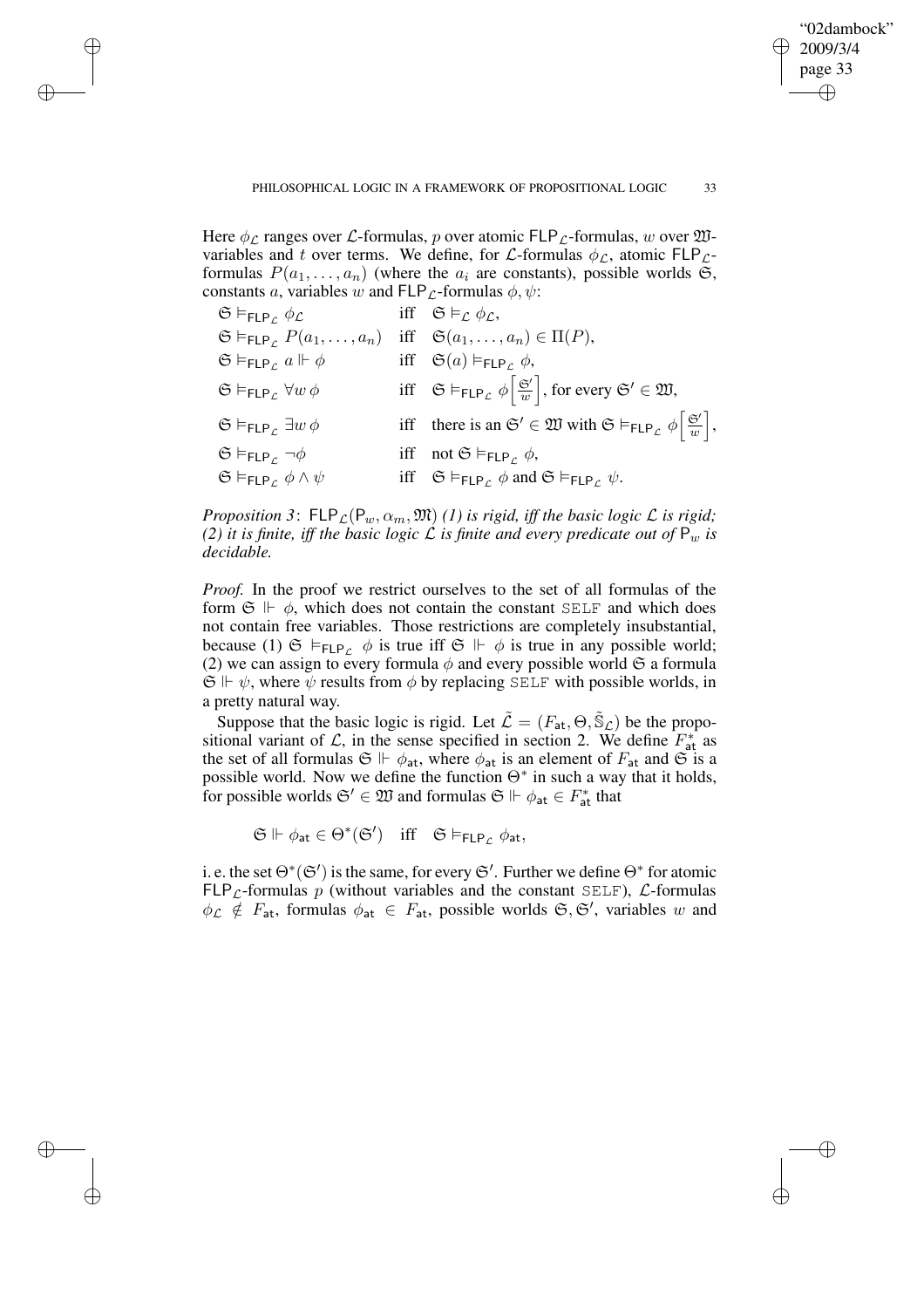✐

## 34 CHRISTIAN DAMBÖCK

FLP<sub>*c*</sub>-formulas  $\phi, \psi$ :

$$
\Theta^*(\mathfrak{S} \Vdash p) := \begin{cases} \mathfrak{S} \Vdash \top & \text{if } \mathfrak{S} \models_{\mathsf{FLP}_\mathcal{L}} p, \\ \mathfrak{S} \Vdash \bot & \text{otherwise,} \end{cases}
$$
  
\n
$$
\Theta^*(\mathfrak{S} \Vdash \phi_\mathcal{L}) := \Theta^*(\mathfrak{S} \Vdash \Theta(\phi_\mathcal{L})) \qquad \text{[sic: } \Theta, \text{not } \Theta^* \text{],}
$$
  
\n
$$
\Theta^*(\mathfrak{S} \Vdash \phi_{\text{at}}) := \mathfrak{S} \Vdash \phi_{\text{at}},
$$
  
\n
$$
\Theta^*(\mathfrak{S} \Vdash (\mathfrak{S}' \Vdash \phi)) := \Theta^*(\mathfrak{S}' \Vdash \phi),
$$
  
\n
$$
\Theta(\forall w.\phi) := \bigwedge_{a \in \mathfrak{W}} \Theta\left(\phi\left[\frac{a}{w}\right]\right),
$$
  
\n
$$
\Theta(\exists w.\phi) := \bigvee_{a \in \mathfrak{W}} \Theta\left(\phi\left[\frac{a}{w}\right]\right),
$$
  
\n
$$
\Theta^*(\mathfrak{S} \Vdash \neg \phi) := \neg \Theta^*(\mathfrak{S} \Vdash \phi),
$$
  
\n
$$
\Theta^*(\mathfrak{S} \Vdash \phi \land \psi) := \Theta^*(\mathfrak{S} \Vdash \phi) \land \Theta^*(\mathfrak{S} \Vdash \psi).
$$

Now we can prove by induction that  $FLP_{\mathcal{L}}$  is rigid and it immediately turns out that  $FLP_{\mathcal{L}}$  can not be rigid, if the basic logic  $\mathcal{L}$  is not (1).  $FLP_{\mathcal{L}}$  is finite, if the basic logic  $\mathcal L$  is finite and all the predicates out of  $P_w$  are decidable. If  $\mathcal L$  is not finite, then FLP<sub>L</sub> is also not finite, because the set  $F_{\text{at}}^*$  then is infinite  $\overline{z}$  at  $\Box$ 

If we take the propositional logic  $RIG_a$  as the basic logic, we obtain the propositional modal logic  $\mathsf{FLP}_{\mathsf{RIG}_a(A)}$ , what is pretty straightforward. In the first order modal logic  $FLP_{RIG_p(D,P,\alpha)}(P_w, \alpha_m, \mathfrak{M})$  we can quantify both over the  $RIG_p(D, P, \alpha)$ -*structures* and over the *domain* D. We literally do nothing else here but to add some more predicates to the basic logic RIG<sub>p</sub> which allow us to quantify over the  $RIG_p$ -structures. Let  $\Box$  be a modal operator, defined with a relation over possible worlds  $R$  as

(N)  $\square \phi := \forall w \, R(\texttt{SELF}, w) \rightarrow w \Vdash \phi.$ 

Then, as is easily seen,  $\forall^{E}$  (defined like in section 2) provides a device for *variable domain quantification*, i. e. the Barcan-formulas

$$
\forall^{\mathsf{E}} x.\Box \phi \to \Box \forall^{\mathsf{E}} x.\phi \quad \text{and}
$$

$$
\Box \forall^{\mathsf{E}} x.\phi \to \forall^{\mathsf{E}} x.\Box \phi
$$

✐

✐

✐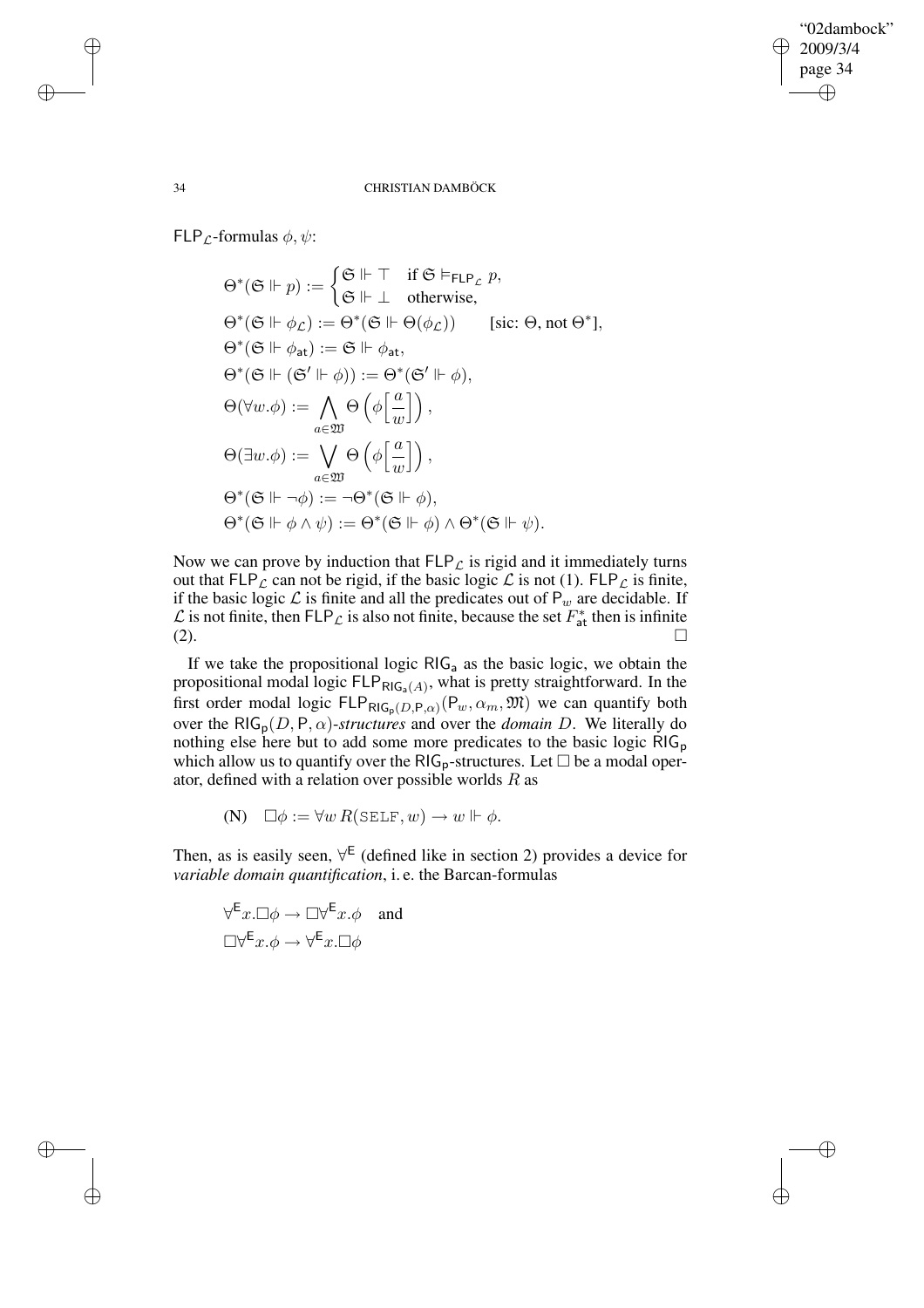are both not valid. In the case of ∀, on the other hand, we have constant domain quantification and the formula

 $\forall x.\Box \phi \leftrightarrow \Box \forall x.\phi$ 

✐

✐

✐

✐

is valid. (This is rather trivial, because by using ∀ we quantify over the same objects, in every possible world.) In other words: the logic  $FLP_{RIG_n(D,P,\alpha)}$ can be interpreted in the standard directions, as pointed out in the classic literature.<sup>12</sup>

We can introduce modal operators with many formulas as arguments in every logic  $FLP<sub>C</sub>$ . As an example we consider a partial order  $\lt$  over the possible worlds (in the sense of a temporal logic) and define the until-operator  $U(\phi, \psi)$ :

$$
U(\phi, \psi) := \exists w \, (\text{SELF} < w \land w \Vdash \phi) \land (\forall w' : \text{SELF} < w' < w \rightarrow w' \Vdash \psi).
$$

On the other hand we can introduce modal operators with predicates having more than two arguments. For example, we introduce a relevance-logical consequence relation  $\Rightarrow$  on the basis of the ternary relation R:

$$
\phi \Rightarrow \psi := \forall w, w' : R(\text{SELECT}, w, w') \rightarrow (w \Vdash \phi \rightarrow w' \Vdash \psi).
$$

 $FLP<sub>L</sub>$  is not the most general kind of a modal logic in a propositional framework. First, we could use a different logic for quantifying over possible worlds and formulas. Second, we could allow to vary the modal model inside of a logic. In such a logic  $M1P_{\mathcal{L}}$  (whose basic logic  $\mathcal{L}$  must be rigid) we have the set of all modal models M, as an additional sort, and satisfaction must be defined, relative to pairs  $[\mathfrak{S}, \mathfrak{M}]$  of structures and modal models. The predicates that range over M must be semantically specified here, via a second-order modal model  $\mathfrak{M}^2$  that is fixed for this logic. Now, by analogy to this, we also could specify a logic  $M2P<sub>L</sub>$ , where we are able to quantify also over second-order modal models. Further abstraction leads us to a logic MnP<sub>L</sub>, for every finite n, where modal models of order  $x \leq n$  are variably defined and where a fixed modal model of order  $n+1$  is stipulated. Satisfaction, in such a logic, must be defined relative to a vector  $[\mathfrak{S}, \mathfrak{M}^1, \dots, \mathfrak{M}^n]$ , consisting of a structure and a modal model of every order  $x \leq n$ . However, we do not go into the formal details of those logics.

 $12$  Cf. [6, Chapter 4], for an overview.

"02dambock" 2009/3/4 page 35

✐

✐

✐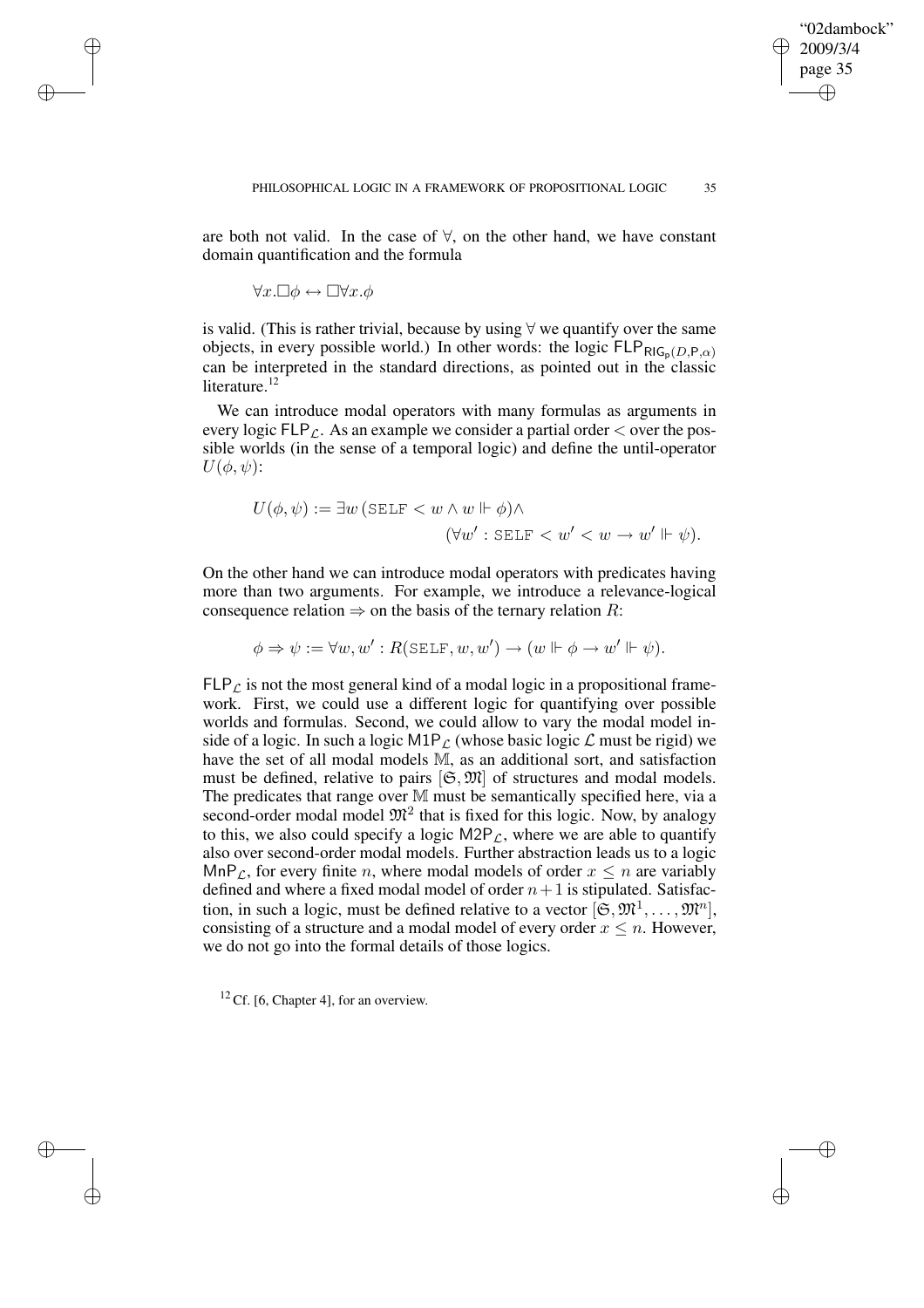"02dambock" 2009/3/4 page 36 ✐ ✐

✐

✐

### 36 CHRISTIAN DAMBÖCK

A logic like  $FLP_{\mathcal{L}}$  has some crucial advantages over the classic setting of modal logic. Its *modularity* allows us to establish  $FLP<sub>L</sub>$  as a *direct extension* of arbitrary basic languages  $\mathcal{L}$ . The logic  $FLP_{\mathcal{L}}$  *inherits* the meta-logical features from  $\mathcal{L}$ : if  $\mathcal{L}$  is rigid, then also FLP<sub> $\mathcal{L}$ </sub>; if  $\mathcal{L}$  is finite, then also FLP<sub> $\mathcal{L}$ </sub>. Especially the latter case should be of high interest for the philosopher, because it allows us to concentrate on the really important philosophical questions. *Formally*, the layout of every rigid language is the same, be it finite or not. Thus, if we *assume* the logic to be finite, we do not have to change anything in the principal formal layout. Finiteness, moreover, always implies that a logic is *decidable*, both regarding validity and satisfaction. And that means for us that in assuming finiteness we can assume *every* modal interpretation of our logic to be decidable. Therefore, we can skip the whole range of completeness proofs for particular modal systems, because in our setting *every* modal system is decidable (as long as we can express it in  $FLP<sub>C</sub>$ , and as long as we assume the system to be finite). This ruling out of such meta-logical questions which seem to be simply irrelevant for the most philosophical discussions allows us to slim down the formal apparatus and to concentrate on the really important philosophical questions (e. g. the question of correspondence theory, of a structural comparison between different modal systems). In this way, a division of labor can be established between a philosophical discussion in a simple framework such as the propositional framework we presented in this paper, and the more technical discussions of the mathematician and the computer scientist who search for particular meta-logical properties, quick decision algorithms and elegant deductive calculi.

> Institute Vienna Circle University of Vienna Spitalgasse 2-4, Hof 1 1090 Vienna, Austria E-mail: christian.damboeck@univie.ac.at

## REFERENCES

- [1] ERMANNO BENCIVENGA, "Free Logics", In [7, V, 147–196], (2002).
- [2] RUDOLF CARNAP, "Empiricism, Semantics and Ontology", *Revue International de Philosophie* 4, 20–40, (1950).
- [3] RUDOLF CARNAP, *The logical syntax of language. Translated by Amethe Smeaton*, Open Court, Chicago, 2002 [1937].
- [4] CHRISTIAN DAMBÖCK, "Semantische Strategien. Philosophische Logik vor dem Hintergrund von Endlichkeit und Starrheit", *PhDthesis, University of Vienna*, (2005).

✐

✐

✐